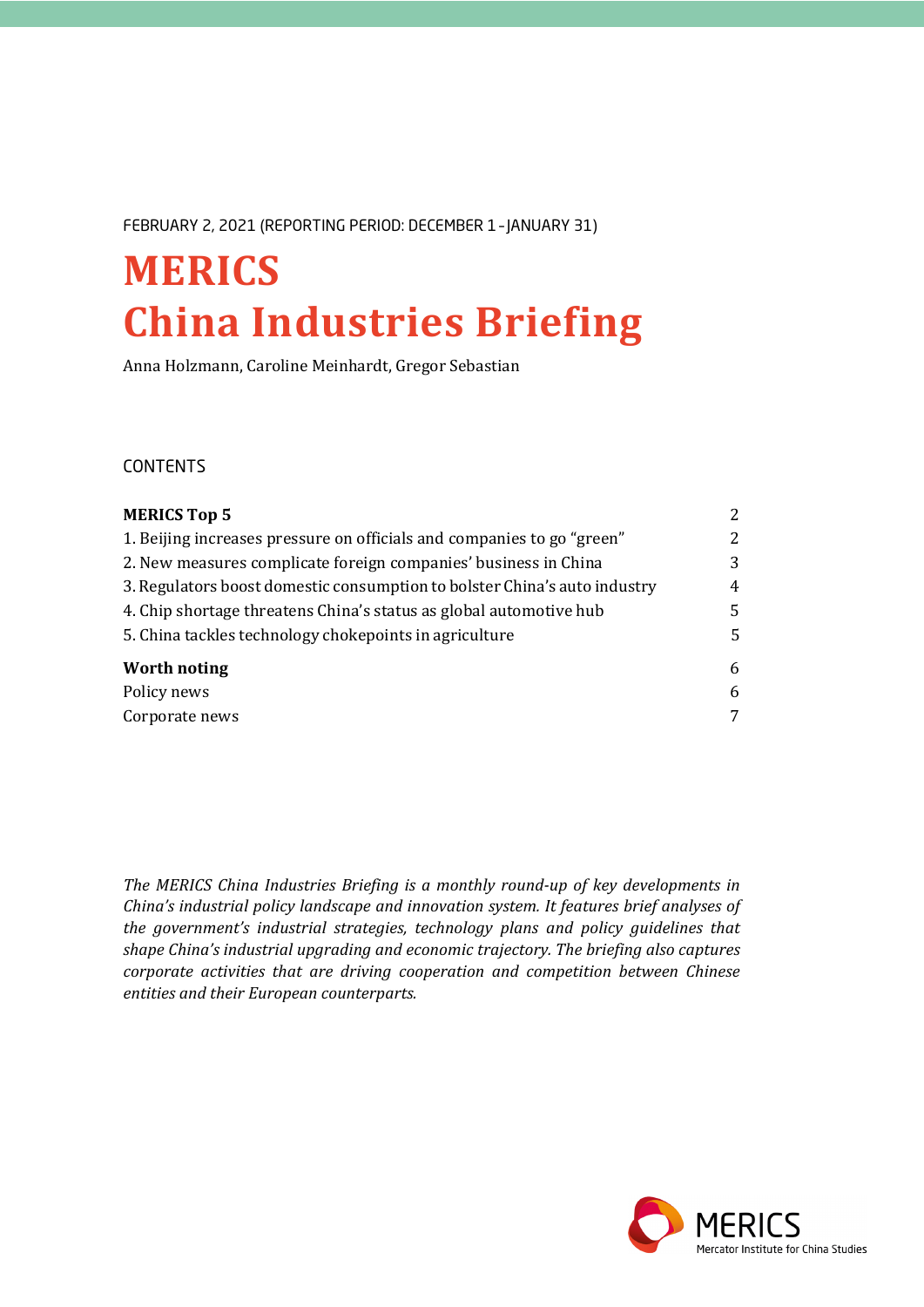## <span id="page-1-0"></span>MERICS TOP 5

## <span id="page-1-1"></span>1. Beijing increases pressure on officials and companies to go "green"

**Policy name:** Guiding Opinions on Unifying and Strengthening Work Related to Responding to Climate Change and Protecting the Ecological Environment (关于统筹和加强应对气候变化与生态环境保护相关工作的指导意见) [\(Link\)](http://www.mee.gov.cn/xxgk2018/xxgk/xxgk03/202101/t20210113_817221.html) **Issuing body:** MEE **Date:** January 13, 2021

**At a glance:** The Ministry of Ecology and Environment (MEE) has released guiding opinions on how to improve China's response to climate change. The document answers Xi Jinping's call a month earlier to step up China's climate game by announcing more [ambitious nationally determined contributions \(NDCs\).](https://www.chinadaily.com.cn/a/202012/13/WS5fd575a2a31024ad0ba9b7ac.html)

The document lays out key areas and tasks for coordinated action to help achieve the country's carbon emission goals. The main action points include:

- Prepare strategic long-term plans, such as a "National Climate Change" Strategy 2035"
- Strengthen innovation leadership, e.g., in low-carbon technologies and by providing dedicated funding
- **■** Work with local pilot projects and areas, and set clear emission peaking-goals at all localities
- Enhance the climate change responsibility of local government and Party leaders, e.g., by making climate action part of their performance evaluation

In support of these efforts, the MEE's release o[f trial measures](http://www.mee.gov.cn/xxgk2018/xxgk/xxgk02/202101/t20210105_816131.html) marked the operational launch of China's carbon market in February.

**MERICS comment:** Many provinces and cities have already announced [local CO2](https://www.caixinglobal.com/2021-01-20/chinese-provinces-home-to-250-million-plan-carbon-emission-peaks-101653368.html)  emission [peak targets.](https://www.caixinglobal.com/2021-01-20/chinese-provinces-home-to-250-million-plan-carbon-emission-peaks-101653368.html) The release of the corresponding national action plan to peak emissions by 2030 is expected soon. The government is likely to push technical [solutions](https://www.reuters.com/article/us-china-climatechange/china-pushes-technical-solutions-in-race-to-meet-climate-goals-idUSKBN29I1EA) to reaching China's climate goals. The MEE's guiding opinions illustrate that Beijing wants to spearhead international cooperation on climate change. China's emissions trading scheme may eve[n surpass that of the](https://www.france24.com/en/live-news/20210106-china-to-launch-carbon-emissions-trading-scheme-next-month) EU.

The policy machinery for "greening" China reached full speed in December 2020. Regulators released a vast number of environmental protection standards (e.g., on [solid waste pollution](http://www.mee.gov.cn/xxgk2018/xxgk/xxgk01/202012/t20201218_813925.html) and on monitoring electromagnetic [radiation of 5G base](http://www.mee.gov.cn/xxgk2018/xxgk/xxgk01/202012/t20201218_813924.html)  [stations\)](http://www.mee.gov.cn/xxgk2018/xxgk/xxgk01/202012/t20201218_813924.html), as well as a plethora of related documents, such as a white paper on the [sustainable development of transportation,](http://www.scio.gov.cn/zfbps/32832/Document/1695297/1695297.htm) opinions on stricter supervision of [environmental protection](http://www.mee.gov.cn/xxgk2018/xxgk/xxgk03/202101/t20210104_815864.html) and the 2020 [Catalogue for the Promotion of Green](https://www.ndrc.gov.cn/xxgk/zcfb/tz/202101/t20210108_1264625.html)  [Technologies.](https://www.ndrc.gov.cn/xxgk/zcfb/tz/202101/t20210108_1264625.html)

The tech race is on – with positive effects for the entire globe, if appropriately managed by all actors involved. As top-down pressure to show results increases, it has also become clear that in China not only party and state officials, but also (foreign)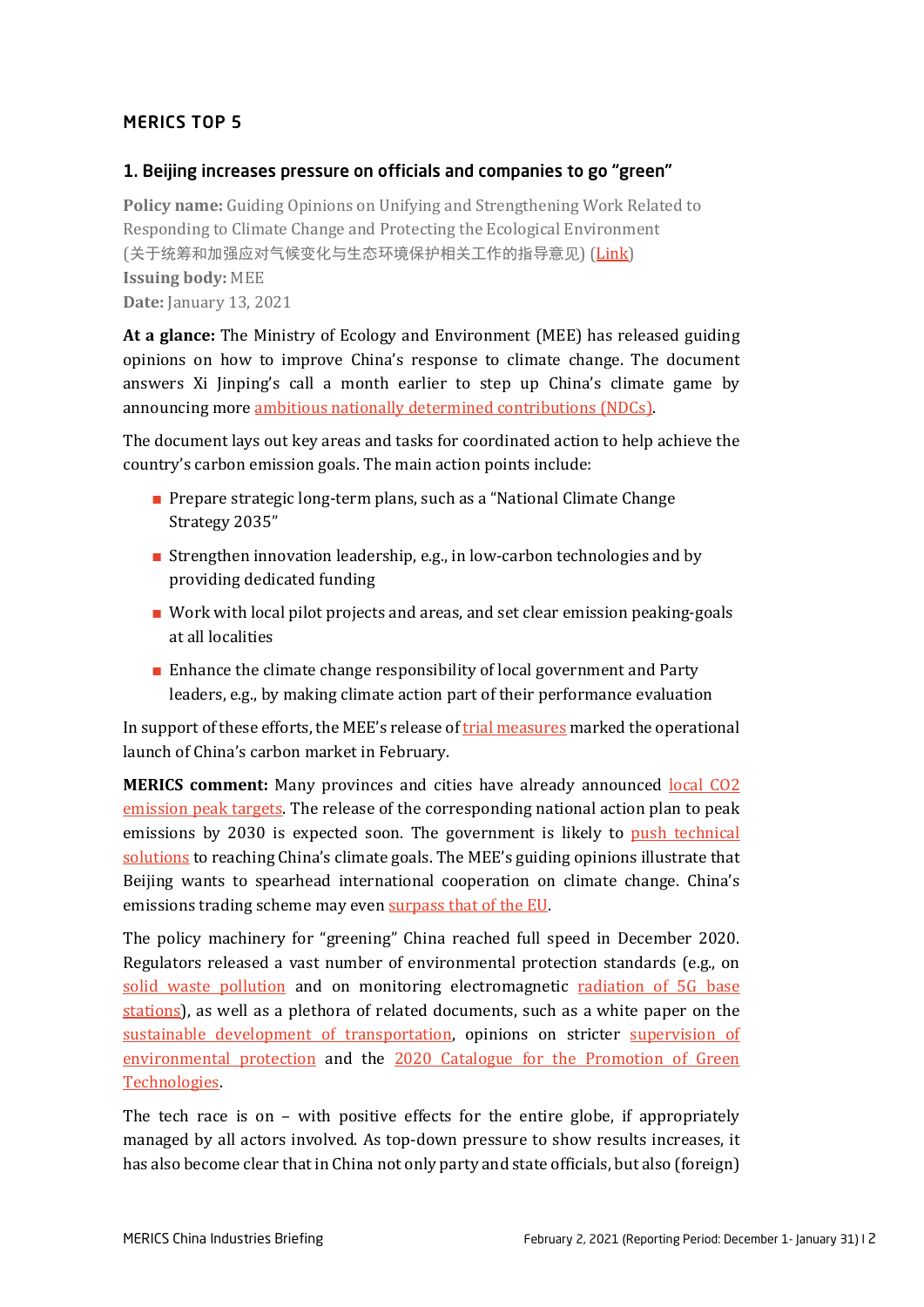companies need to brace themselves for closer scrutiny of their (not so) eco-friendly performance.

**Related MERICS China Monitor:** ["Greening" China: An analysis of Beijing's](https://merics.org/en/report/greening-china-analysis-beijings-sustainable-development-strategies)  [sustainable development strategies](https://merics.org/en/report/greening-china-analysis-beijings-sustainable-development-strategies)



Industrial Policy and Technology

"Greening" China: An analysis of Beijing's sustainable development strategies

Anna Holzmann, Nis Grünberg

Report Jan 07, 2021

## <span id="page-2-0"></span>2. New measures complicate foreign companies' business in China

**Policy name:** Foreign Investment Security Review Mechanism (外商投资安全审查办法) [\(Link\)](https://www.ndrc.gov.cn/xxgk/zcfb/fzggwl/202012/t20201219_1255025.html) **Issuing body:** NDRC **Date:** December 19, 2020

**At a glance:** China has enacted updated regulations for the review of foreign investment that, compared to the previous 2011 mechanism, introduce additional hurdles for foreign investors. Major changes include:

- Expansion of sectors that require a review if foreign investors take "actual control" of the target, e.g., critical information technology (IT) and internet products and services, major equipment manufacturing, and financial services
- Mandatory pre-investment reviews
- Expansion of regulatory scope from only direct to indirect investments (including greenfield)

Furthermore, on January 9, the Ministry of Commerce (MOFCOM) released an [order](http://www.mofcom.gov.cn/article/b/c/202101/20210103029710.shtml) to ward off "unjustified extra-territorial application of foreign legislation." It aims to punish any company that complies with international sanctions which harm Chinese companies.

**MERICS comment:** The new foreign investment review mechanism allows Chinese regulators to stall virtually any deal that entails a take-over attempt of a Chinese company by a foreign firm on grounds of national security. For investors, this severely increases the risks and costs of doing business in China.

The MOFCOM order adds another layer of risk. It is most likely targeted at companies in third countries that are blocked from supplying Chinese firms due to US secondary sanctions. European companies might have to choose between violating Chinese or American regulations if they want to continue doing business in or with China.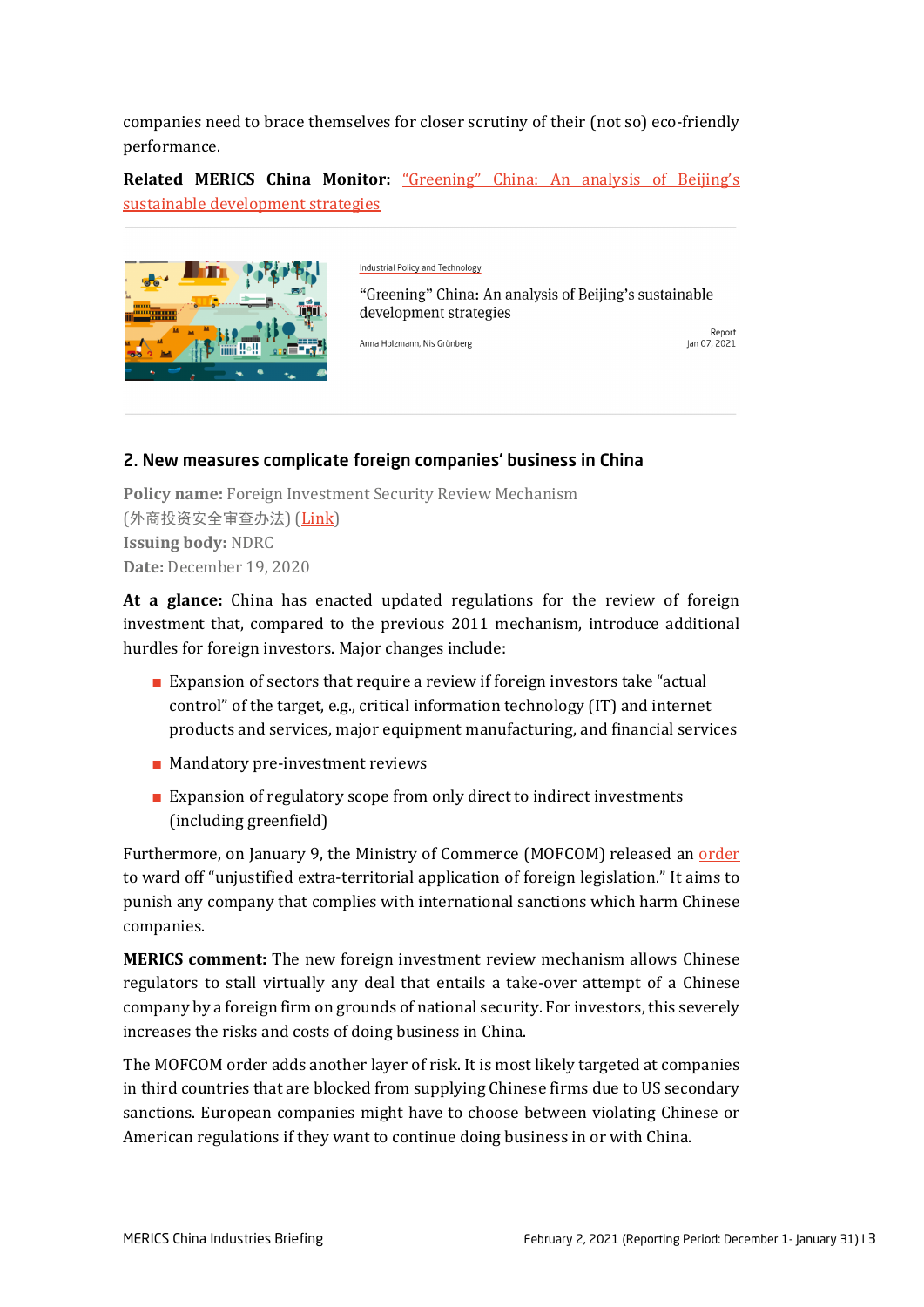Both new measures come in the context of recent geopolitical tensions and greater scrutiny of Chinese foreign direct investment abroad, including in Europe. They equip Beijing with tools of economic retaliation and create a more tricky environment to navigate for foreign companies operating in China – at a time when the Chinese leadership has just [promised the EU](https://merics.org/en/briefing/eu-china-investment-deal-leaves-lot-be-desired) unprecedented market access as part of the Comprehensive Agreement on Investment (CAI). Ultimately, any Chinese investment review mechanism is likely to supersede commitments made in the EU-China deal.

## <span id="page-3-0"></span>3. Regulators boost domestic consumption to bolster China's auto industry

**Policy name:** Notice on Boosting Bulk Consumption of Key Products and Advancing Measures to Release the Potential of Rural Consumption (关于提振大宗消费重点消费 促进释放农村消费潜力若干措施的通知) [\(Link\)](http://www.gov.cn/xinwen/2021-01/05/content_5577324.htm)

**Issuing bodies:** MOFCOM and 11 other ministries and governmental bodies **Date:** January 5, 2021

**At a glance:** A group of Chinese government bodies, including MOFCOM and the National Development and Reform Commission (NDRC), released a notice aimed at boosting consumption in four areas: the automotive sector, home appliances, catering and rural consumption. Measures to expand automotive consumption include:

- **■** Improve both license plate lotteries and auctions, and increase the number of license plates given out
- **■** Introduce automotive trade-in schemes (scrappage schemes) for rural residents
- Accelerate the construction of car parking facilities and electric vehicle charging stations
- **■** Step up the construction and upgrading of autonomous vehicle infrastructure

**MERICS comment:** The notice advances China's dual circulation (双循环) strategy in its ambitions to strengthen China's national economy by expanding domestic demand. The [Central Economic Work Conference's](http://www.xinhuanet.com/politics/leaders/2020-12/18/c_1126879325.htm) readout, too, featured boosting domestic demand prominently. It has clearly made it to the top of the agenda of policymakers in Beijing.

The measures targeting the auto industry help reinvigorate China's car market, which – by and large – has been stagnating in recent years. However, the auto sector has achieved a remarkable recovery since the Coronavirus outbreak, strongly aided by local governments handing out [additional subsidies](https://asia.nikkei.com/Spotlight/Caixin/China-automakers-call-for-stimulus-as-coronavirus-carnage-bites) as part of stimulus measures, and robust [new energy vehicle](https://www.spglobal.com/platts/en/market-insights/latest-news/metals/121720-chinas-ev-sales-to-reach-more-than-13-mil-units-in-2020-caam#:%7E:text=02%3A26%20UTC-,China) (NEV) sales. Increasing the number of cars allowed on Chinese streets and adding electric charging stations will boost automotive sales and strengthen China's lead in e-mobility.

Beijing's efforts are good news for foreign original equipment manufacturers (OEMs), especially those investing heavily in e-mobility in China. Yet, long-term success for China's car market hinges on the question of NEV subsidies, which are set to run out [in 2022.](https://theicct.org/publications/china-2020-22-subsidies-new-energy-vehicles-jul2020) Moreover, handing out more license plates for gasoline-powered vehicles in China counteracts the country's "green" ambitions and emission-reduction pledges.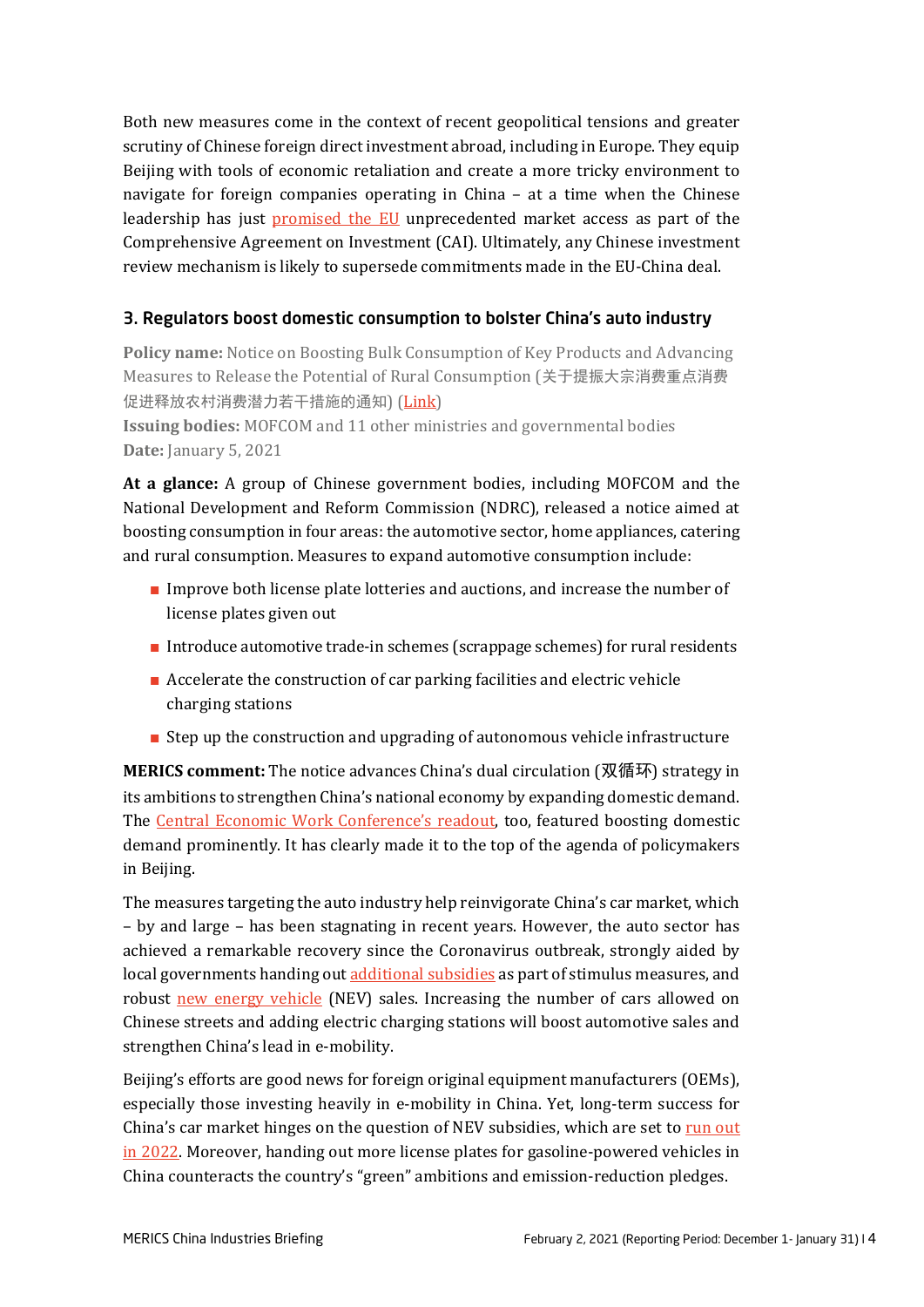## <span id="page-4-0"></span>4. Chip shortage threatens China's status as global automotive hub

**At a glance:** China, the world's largest car market, [leads the recovery](https://www.reuters.com/article/us-china-autos-idUSKBN28L06P) of the global auto industry from the corona pandemic. But rising demand, geopolitical tensions and a lack of domestic know-how could result in a [decade-long shortage](https://www.bloomberg.com/news/articles/2021-01-19/china-s-car-chip-shortage-could-persist-for-as-long-as-a-decade) of automotive chips in China. In fact, OEMs and auto part suppliers **around the globe** are struggling amid the current chip shortage, which is due to:

- The unexpectedly [speedy recovery](https://www.dw.com/en/computer-chip-shortage-disrupts-global-car-production/a-56224486) of the automobile industry
- **■** Soaring chip demand for consumer electronics diverting capacity away from the auto industry
- Huawei's September [shopping spree](https://www.reuters.com/article/chip-shortage-idCNL1N2IX10E) for chips to pre-empt US sanctions

The severity of the shortage in late January even prompted Germany's Economy Minister Peter Altmaier to ask his Taiwanese counterpart [to intervene](https://www.reuters.com/article/us-taiwan-autos-chips/germany-urges-taiwan-to-help-ease-auto-chip-shortage-idUSKBN29T04V) in order to increase Taiwanese chipmakers' production capacities and deliveries to Germany.

**MERICS comment:** The chip shortage brings the risks of supply chain dependencies to the fore. It also threatens the recovery and development of economies around the globe. China's regulators reacted by announcing [corporate tax exemptions](http://szs.mof.gov.cn/zhengcefabu/202012/t20201216_3635155.htm) for chipmakers, and Huawei is busy investing i[n Chinese chip companies](https://www.ft.com/content/7913e2ad-78b9-4d32-874b-f63980a15d26) to become more self-sufficient. Meanwhile, Semiconductor Manufacturing International Corp. – China's largest chipmaker – was added to the [US entity list,](https://www.commerce.gov/news/press-releases/2020/12/commerce-adds-chinas-smic-entity-list-restricting-access-key-enabling) restricting the firm's access to American technology. This further aggravates the situation. The China Association of Automobile Manufacturers (CAAM) recently even warned of continued [disruptions to China's car industry](https://www.sohu.com/a/444257779_100183167) due to the ongoing chip shortage.

With the importance and digital connectivity of NEVs increasing amidst decoupling pressures, the issue is only going to become more severe. If China fails to strengthen its domestic semiconductor supply and whip its automotive chip industry into shape, the country risks losing its status as a global car manufacturing hub. At the same time, pressure on European decisionmakers to secure chip supply whilst reducing overdependence on a single manufacturer is rising. Japanese chip suppliers are already capitalizing on the situation: They are using ["China exit" subsidies](https://asia.nikkei.com/Economy/Trade/Japan-chip-suppliers-reap-benefits-of-China-exit-subsidy) from the Japanese government to strengthen the local chip supply chain.

## <span id="page-4-1"></span>5. China tackles technology chokepoints in agriculture

**At a glance:** The Chinese government has called for biotechnology breakthroughs in the agriculture industry to tackle strategic technology chokepoints and strengthen food security during a series of events:

- *December 18:* The [Central Economic Work Conference](http://www.xinhuanet.com/politics/leaders/2020-12/18/c_1126879325.htm?mc_cid=533e59ca3f&mc_eid=2a1ec643bb) (CEWC) lists improving the domestic seed industry, e.g., by pushing the commercialization of genetically modified (GM) crops, as a priority for 2021
- *December 29:* Xi Jinping emphasizes the importance of self-reliance in agricultural technology and research at the [Central Rural Work Conference](http://www.xinhuanet.com/politics/2020-12/29/c_1126923715.htm)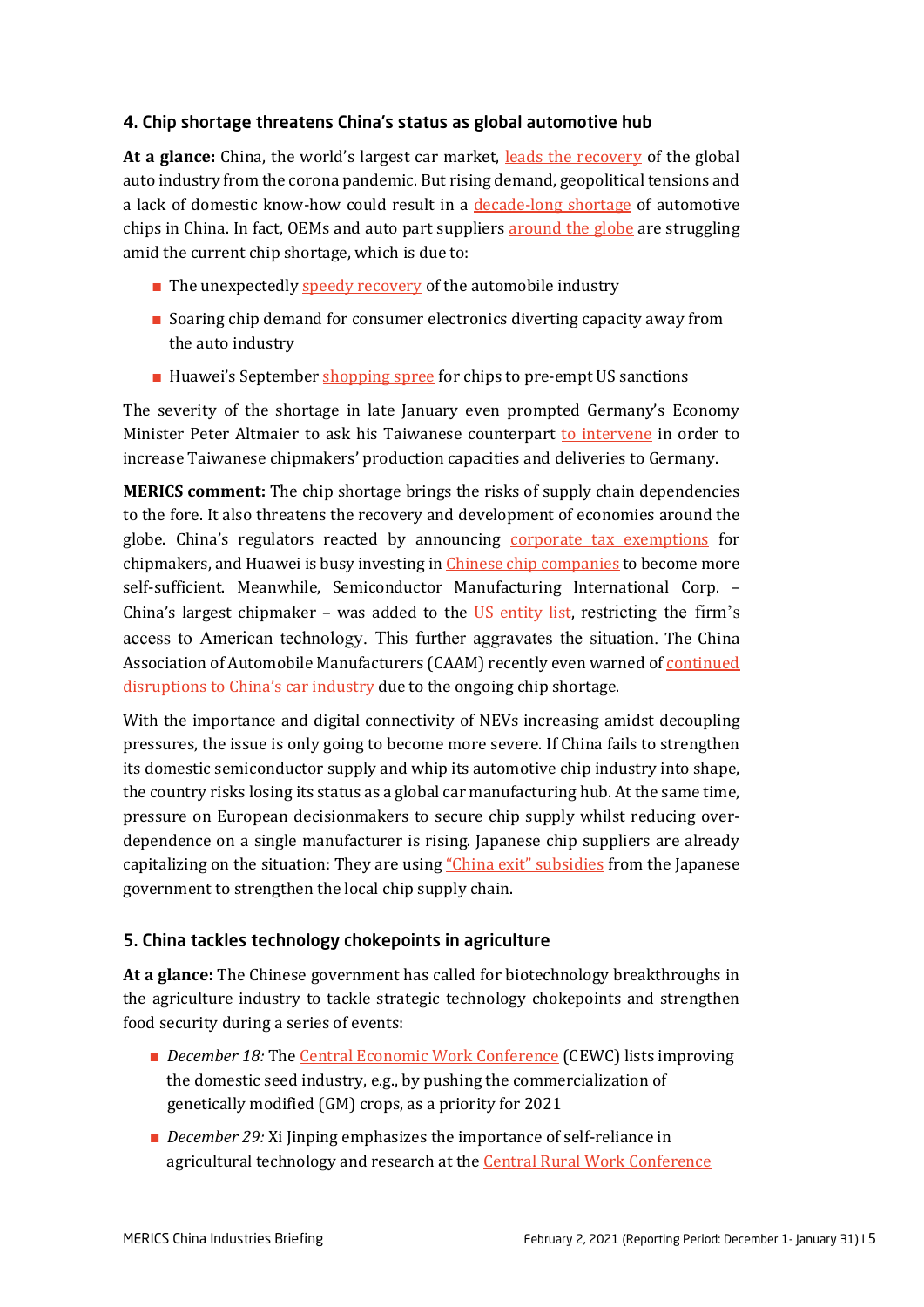- **■** *January 4:* Tang Renjian, head of the Ministry of Agriculture and Rural Affairs, stresses the need to address [choke-point technologies](http://www.moa.gov.cn/xw/zwdt/202101/t20210104_6359263.htm) in agricultural genetics
- *January* 12: Vice Premier Hu Chunhua calls for research into bottleneck [technologies in the seed industry](http://www.gov.cn/guowuyuan/2021-01/12/content_5579303.htm) during an expert forum

**MERICS comment:** Advanced seed technology is one of the tech fields that is receiving renewed attention in the wake of China's self-reliance ambitions. Strategic tech innovation became, [for the first time,](https://merics.org/en/short-analysis/science-supply-chains-and-financial-sector-set-priorities-chinas-economy) the top economic priority at the annual CEWC held in December. Agricultural tech (aka agritech), which has previously featured in innovation-heavy policies such as "Made in China 2025," will receive particular support, especially in fields such as agricultural genetics research and the commercialization of GM crops.

As a senior Chinese official recently put it[, "seeds are the chips of agriculture."](https://www.yicai.com/news/100883309.html/) Despite significant advances in recent years, China's seed industry still lags internationally. Advancing tech solutions to China's [food security issues](https://sg.news.yahoo.com/china-food-security-beijing-calls-125831412.html?guccounter=1) has become more important than ever – amid grain shortages, reliance on US soybean imports, and Corona-related supply chain disruptions.

At first, European companies with expertise in agritech will probably benefit from this push - e.g., in terms of preferential market access - as their tech solutions are more [advanced](https://www.globaltimes.cn/page/202012/1211487.shtml) than those of their Chinese counterparts. However, foreign companies are likely to meet a similar fate as semiconductor companies: Their tech and know-how are welcome, yet as Chinese companies strive to replace them with the help of state support, their longer-term prospects in the Chinese market will become increasingly bleak.

#### <span id="page-5-0"></span>WORTH NOTING

#### <span id="page-5-1"></span>Policy news

- *December 9:* The China Academy of Information and Communications Technology (CAICT) publishes a report on the monetary valuation of data, calling for a standard framework [\(CAICT release \(CN\)\)](http://www.caict.ac.cn/kxyj/qwfb/ztbg/202012/t20201209_365644.htm)
- *December 17:* MOFCOM and the China Banking and Insurance Regulatory Commission (CBIRC) grant financial support to foreign companies in sectors such as car manufacturing and medical equipment that help offset the impact of the Covid-19 pandemic [\(MOFCOM notice \(CN\);](http://www.mofcom.gov.cn/article/ae/ai/202012/20201203023846.shtml) [Bloomberg article \(EN\)\)](https://www.bloomberg.com/news/articles/2020-12-17/china-to-provide-financial-support-to-key-foreign-companies)
- *December 22:* The State Council Information Office publishes a white paper on "China's Energy Development in the New Era," indicating a sectoral openingup to foreign investment [\(SCIO release \(CN\),](http://www.scio.gov.cn/zfbps/32832/Document/1695297/1695297.htm) [SCMP article \(EN\)\)](https://www.scmp.com/economy/china-economy/article/3114942/china-open-energy-sector-foreign-investment-it-seeks-balance)
- *December 29:* MOST releases a development plan for Yangtze River Delta Science and Technology Innovation Community by 2025, setting e.g., an R&D investment quota of >3% [\(MOST release \(CN\)\)](http://www.most.gov.cn/xxgk/xinxifenlei/fdzdgknr/fgzc/gfxwj/gfxwj2020/202012/t20201229_160423.html)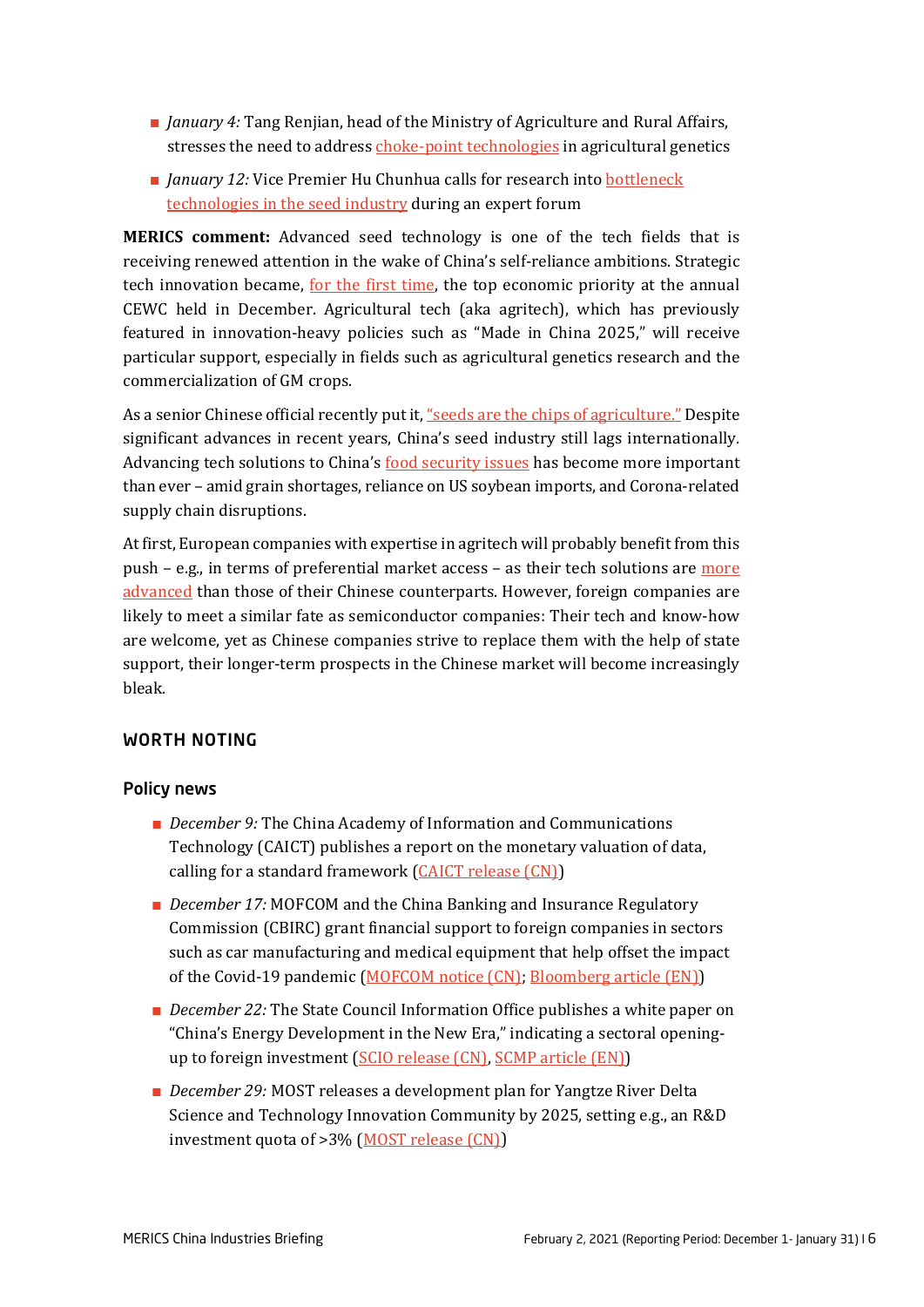- *December 31:* In addition to the national 2020 negative list for foreign investment released on December 17, the NDRC and MOFCOM issue a negative list for Hainan Free Trade Port, making Hainan the most open region for foreign investment in China [\(NDRC announcement \(CN\);](https://www.ndrc.gov.cn/xxgk/zcfb/ghxwj/202012/t20201216_1252897.html) MOFCOM [announcement \(CN\);](http://www.mofcom.gov.cn/article/i/jyjl/l/202101/20210103029696.shtml) [EU SME Centre article \(EN\)\)](https://www.eusmecentre.org.cn/press-article/hainan-free-trade-port-foreign-investment-negative-list-2020-edition)
- *January 8:* The CAC issues a draft regulation for internet information services that widens the regulator's oversight to include online payment, shopping and livestreaming platforms (CAC [notice \(CN\);](http://www.cac.gov.cn/2021-01/08/c_1611676476075132.htm) [Reuters article \(EN\)\)](https://www.reuters.com/article/us-china-tech/chinas-internet-regulator-weighs-tighter-curbs-on-payment-shopping-platforms-idUSKBN29D0GC)
- *January 13:* The MIIT publishes a new action plan for China's Industrial Internet, outlining tasks and goals for the next three years [\(MIIT release \(CN\);](https://www.miit.gov.cn/zwgk/zcwj/wjfb/txy/art/2021/art_710b90df3c01495bb0429fa9ee781cdd.html) [China Daily article \(EN\)\)](https://global.chinadaily.com.cn/a/202101/24/WS600cae3da31024ad0baa4a21.html)
- *January 15:* The MIIT releases draft regulations that oblige companies to follow export control laws and regulations regarding the export and import of rare earths [\(MIIT notice \(CN\);](https://www.miit.gov.cn/gzcy/yjzj/art/2021/art_863f0f1671cf44b28e6ed8cb60eae7f6.html) [Nikkei article \(EN\)\)](https://asia.nikkei.com/Business/Markets/Commodities/China-tightens-rare-earth-regulations-policing-entire-supply-chain)
- *January 25:* The head of the CCP's top ideology think tank calls for the mobilization of all national resources, including private sector R&D, in a fivepoint plan for achieving tech self-reliance [\(Study Times editorial \(CN\);](http://www.cntheory.com/zydx/2021-01/ccps210125Y2N8.html) [Caixin](https://www.caixinglobal.com/2021-01-25/party-calls-on-private-sector-to-break-us-tech-blockade-101655472.html)  [article \(EN\)\)](https://www.caixinglobal.com/2021-01-25/party-calls-on-private-sector-to-break-us-tech-blockade-101655472.html)

#### <span id="page-6-0"></span>Corporate news

- *December 9:* China has the world's highest number of artificial intelligence unicorns – 206 companies (China Daily [article \(EN\)\)](https://www.chinadaily.com.cn/a/202012/09/WS5fd03852a31024ad0ba9ac4a.html)
- *December 30:* Chinese chipmaker Tianjin Phytium Information Technology reports that domestic demand prompted shipments of its home-grown processors to surge 650% in 2020 [\(Caixin article \(EN\)\)](https://www.caixinglobal.com/2020-12-30/chinese-chipmakers-shipments-surge-650-on-strong-domestic-demand-101644653.html)
- **■** *December 31:* Chinese battery manufacturer CATL ramps up its capacity with a USD 6 billion investment [\(Caixin article \(EN\)\)](https://www.caixinglobal.com/2020-12-31/electric-car-battery-giant-to-turbo-charge-capacity-with-6-billion-investment-101645674.html)
- *January 8:* Tencent announces it will set up its first digital industry base in Suzhou, focusing on cloud computing, Big Data and AI [\(Yicai article \(EN\)\)](https://www.yicaiglobal.com/news/tencent-to-set-up-first-digital-industry-base-in-yangtze-river-delta-in-suzhou)
- *January 11:* Baidu partners with automaker Geely to create a subsidiary that manufactures intelligent electric vehicles for the Chinese market [\(Baidu press](https://home.baidu.com/home/index/news_detail/id/17953)  [release \(CN\);](https://home.baidu.com/home/index/news_detail/id/17953) [Baidu press release \(EN\);](https://ir.baidu.com/news-releases/news-release-details/baidu-announces-plan-establish-intelligent-ev-company-and-form) [Technode article \(EN\)\)](https://technode.com/2021/01/12/search-giant-baidu-to-make-evs-with-chinese-automaker-geely/)
- *January 13:* XPeng Motors secures a credit line of almost USD 2 billion from Chinese banks [\(Caixin article \(EN\)\)](https://www.caixinglobal.com/2021-01-13/tesla-rival-xpeng-motors-into-new-year-fueled-by-new-credit-line-101650139.html)